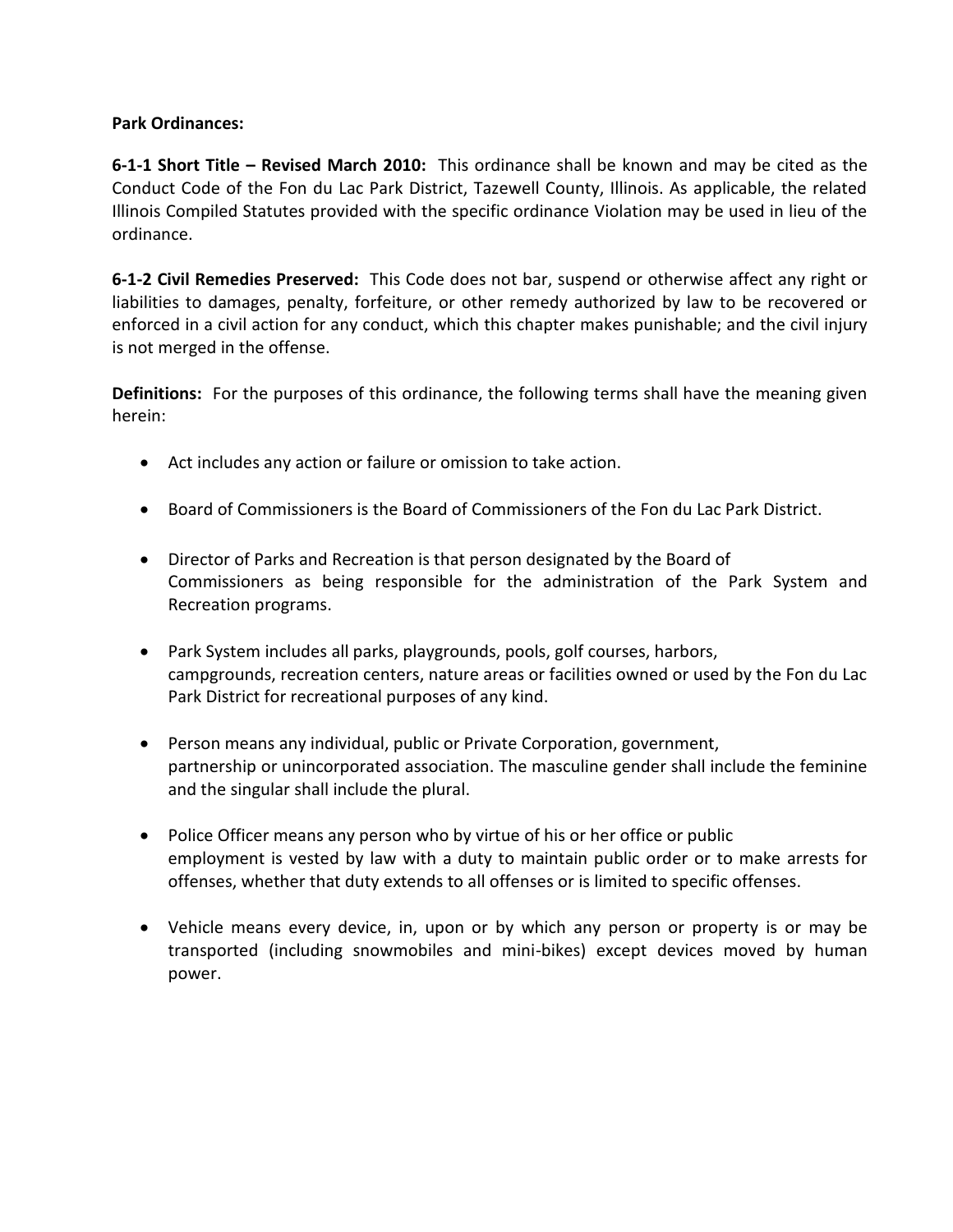**6-1-4 Savings Clause:** If any park, section or subdivision of this Code shall be held unconstitutional or invalid for any reason, such holding shall not be construed to invalidate or impair the remaining provisions of this Chapter, which shall continue in full force and effect notwithstanding such holding.

**6-2-1 Advertisements –Revised May 2006:** No persons shall display any placard or advertisement of any kind including any political advertisement, in the park system, nor shall any person distribute, cast, throw or place any handbill, pamphlet, circular, advertisement or notice of any kind, nor post, stencil or otherwise affix any notice or bills, advertisement, including any political advertisement, or other papers, upon any structure or thing in or about the park premises.

**6-2-2 Alcoholic Liquors; Intoxication – Revised March 2010:** No intoxicated person shall enter, be or remain in the park system, nor shall any person bring within, sell, give away or consume any alcoholic liquor in the park system.

- (a) 235 ILCS 5/6-16 (a) (iii) Unlawful Possession of an Alcoholic Beverage by a Minor.
- (b) 235 ILCS 5/6-16(c) Unlawfully Permitting a Minor to become intoxicated.
- (c) 235 ILCS 5/6-20 Unlawful Consumption of Alcoholic Liquor.

**6-2-3 Animals (modified and adopted June 2007):** No person shall allow any animal to be loose on park property. Horses may be ridden, lead or driven on any portion of the park property designated and posted for such riding or hitching of horses.

**6-2-4 Assault, Battery, and Affray: - Revised March 2010:** No person shall knowingly start a fight or fight or commit any assault or assault and battery

in the Park System. A person commits an assault when, without lawful authority, he engages in conduct which places another in reasonable apprehension of receiving a battery. A person commits a battery if he intentionally or knowingly, without legal justification and by any means:

- (a) Causes bodily harm to an individual or
- (b) Makes physical contact of an insulting or provoking nature with an individual.
- (c) 720 ILCS 5/12-1 Assault
- (d) 720 ILCS 5/12-2 Aggravated Assault
- **(e)** 720 ILCS 5/12-3 Battery

**6-2-5 Begging or Soliciting Contributions:** No persons shall beg or solicit alms, money or other things of value in the Park System.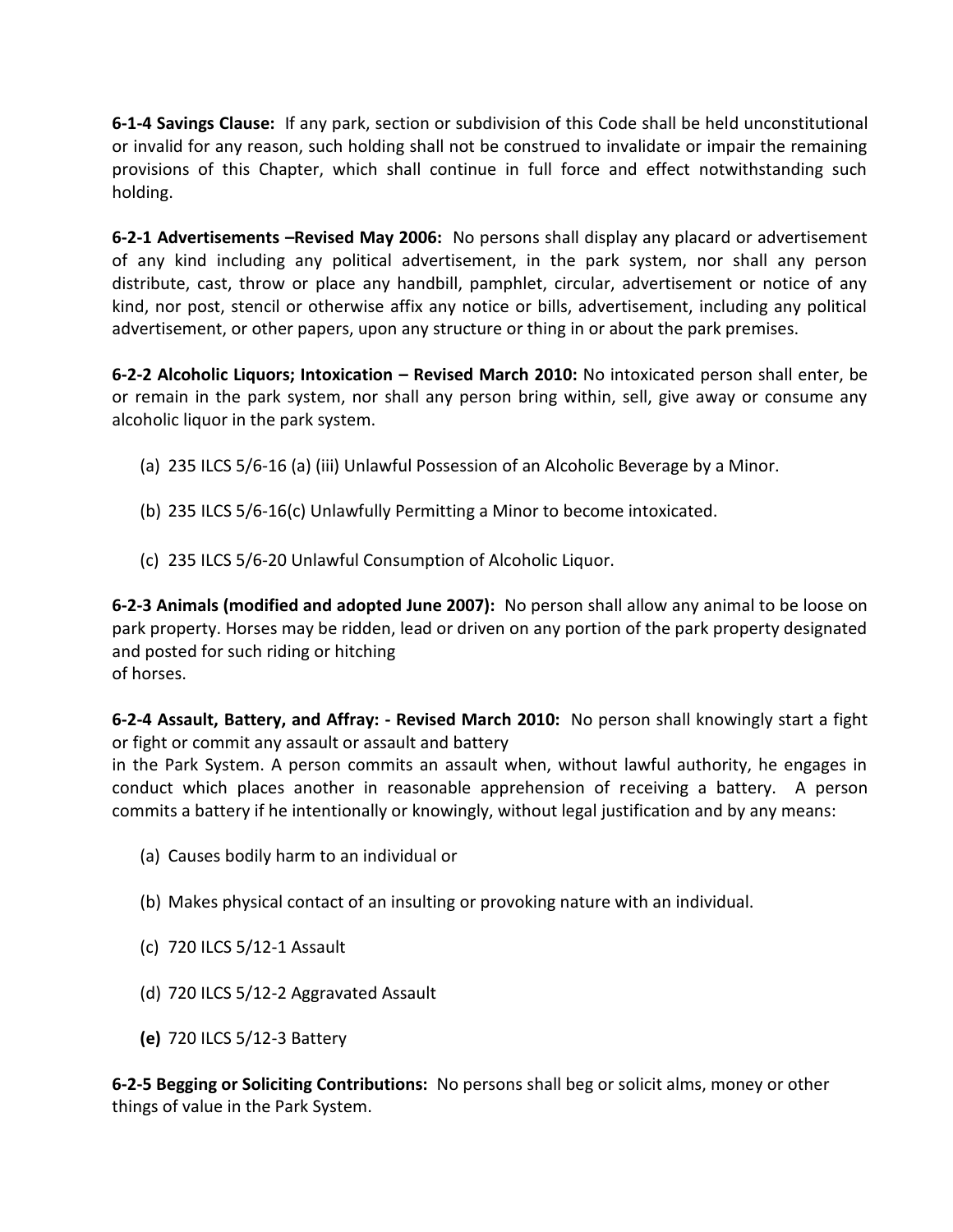**6-2-6 Bringing Plants, Shrubs or Trees Prohibited:** No person shall bring into or upon the Park System any tree, shrub, or plant, or any newly plucked branch or portion of a tree, shrub or plant, except by written authorization of the director.

**6-2-7 Cannabis, Controlled Substances, Synthetic Alternative Drugs, Look-alike Substances, and Drug Paraphernalia Revised January 2013:** No person shall bring within the park system cannabis, a controlled substance, a synthetic alternative drug, a look-alike substance, or drug paraphernalia and no person shall, while within the Park System, possess, sell, deliver to another person, or use cannabis, a controlled substance, a synthetic alternative drug, a look-alike substance, or drug paraphernalia.

## **Affective 2017**

*Notwithstanding the foregoing, it shall not be unlawful for any individual who is a registered qualifying patient or a registered designated caregiver, as those terms are defined in the Compassionate Use of Medical Cannabis Pilot Program Act ("Act") (410 ILCS 130/1 et seq.), to possess cannabis or drug paraphernalia for the purpose of engaging or assisting in the medical use of cannabis in accordance with the provisions of the Act. An individual is presumed to be acting lawfully and in compliance with this Section and the terms of the Act where such individual is in possession of 1) a valid registry identification card, and 2) no more than 2.5 ounces of cannabis (or such other amount as authorized by the Act).*

*Nothing in this paragraph shall be construed to permit possession or use of cannabis or paraphernalia in a manner prohibited or otherwise inconsistent with the provisions of the Act, including, but not limited to, possession of an amount of cannabis in excess of 2.5 ounces (or such other amount as authorized by the Act), or the non-medical use or unlawful sharing of cannabis. No medical cannabis cardholder may possess medical cannabis within the passenger area of any motor vehicle except in a sealed, tamper-evident medical cannabis container that is reasonably inaccessible while the vehicle is moving. Notwithstanding the Act, the use of cannabis, including medical cannabis, on Park District property is prohibited.*

"Cannabis" means any substance so defined in the "Cannabis Control Act," (720 ILCS 550/1 et seq.) as heretofore or hereafter amended.

"Controlled Substance" means any substance which is enumerated in the schedules of Article II of the "Controlled Substances Act," (720 ILCS 570/100 et seq.), as heretofore or hereafter amended.

"Synthetic alternative drug" means a product or substance that contains a synthetic cannabinoid, anesthetic, stimulant, or hallucinogen as those terms are defined herein, including, but not limited to, products having the brand name or identifiers like or similar to those listed in Table 6-2-7-A below:

(1) Synthetic cannabinoid means any laboratory-created or otherwise man-made compound that functions similar to or mimics the effect of the active ingredient in marijuana, tetrahydrocannabinol (THC), including, but not limited to, any quantity of a natural or synthetic material, compound, mixture, preparation, substance and their analog (including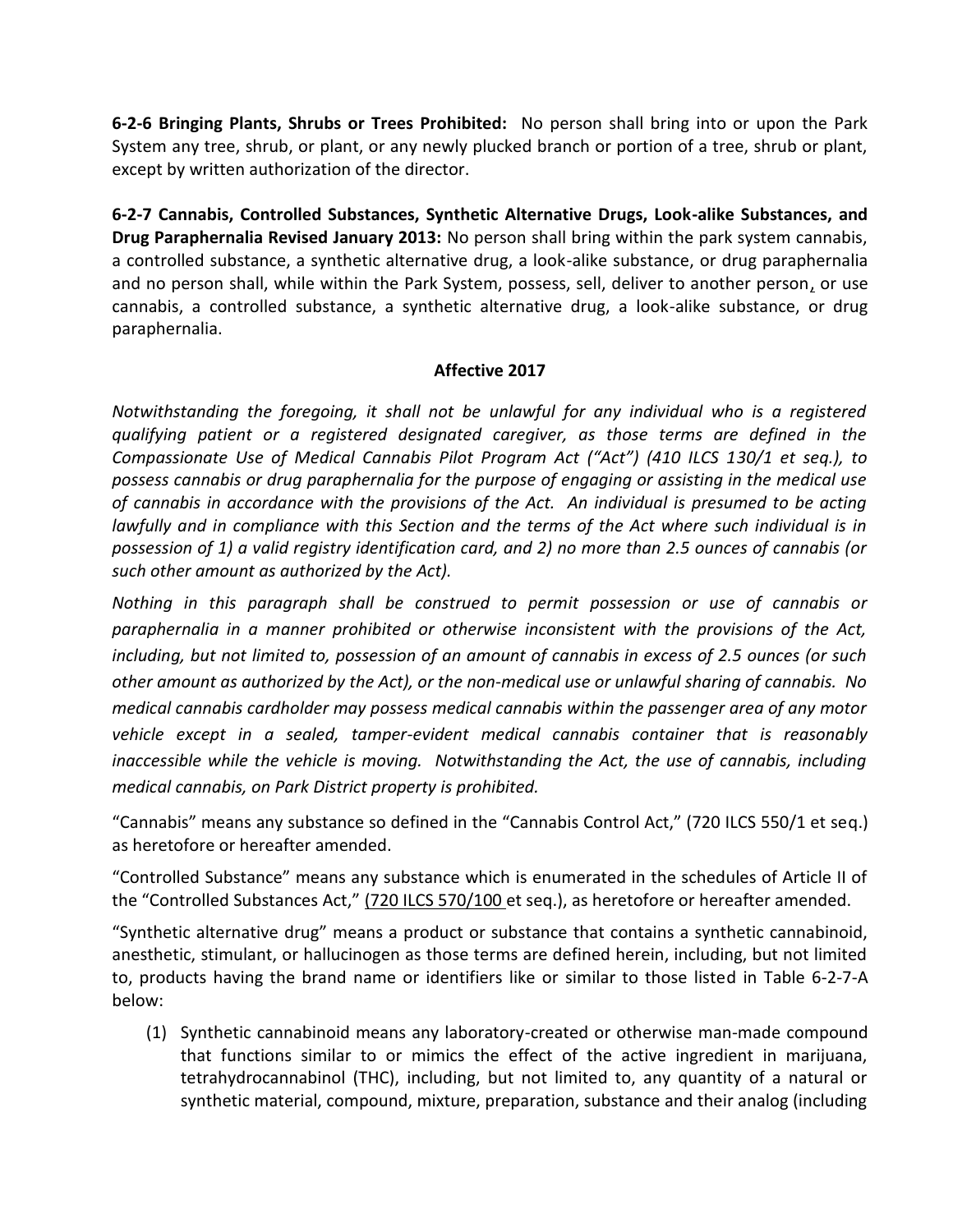isomers, esters, ethers, salts, and salts of isomers) containing a cannabinoid receptor agonist.

- (2) Synthetic stimulant means any laboratory-created or otherwise man-made substance that functions similar to or mimics the effects of any federally controlled Schedule I substance such as cathinone, methcathinone, MDMA and MDMA, including, but not limited to, any such quantity of a natural or synthetic material, compound, mixture, preparation, substance and their analog (including isomers, esters, ethers, salts, and salts of isomers) which have a stimulant effect on the central nervous and/or cardiovascular system.
- (3) Synthetic hallucinogen means any laboratory-created or otherwise man-made substance that functions similar to or mimics the effects of any federally controlled Schedule I substance that has a psychedelic/hallucinogenic effect on the central nervous system and/or brain, or any other substance having such an effect, including, but not limited to, any such quantity of a natural or synthetic material, compound, mixture, preparation, substance and their analog (including isomers, esters, ethers, salts, and salts of isomers).

"Look-alike substance" means a substance which

1) by overall dosage unit appearance, including shape, color, size, markings or lack thereof, taste, consistency or any other identifying physical characteristic of the substance would lead a reasonable person to believe that the substance is cannabis, a controlled substance, or a synthetic alternative drug; or

2) is expressly or impliedly represented to be cannabis, a controlled substance, or a synthetic alternative drug, or distributed under circumstances which would lead a reasonable person to believe that the substance is cannabis, a controlled substance, or a synthetic alternative drug. For the purpose of determining whether the representations made or the circumstances of the distribution would lead a reasonable person to believe the substance to be cannabis or a controlled substance under this clause 2, the court or other authority may consider the following factors in addition to any other factor that may be relevant:

- a) statements made by the owner or person in control of the substance concerning its nature, use or effect;
- b) statements made to the buyer or recipient that the substance may be resold for profit;
- c) whether the substance is packaged in the manner normally used for the illegal distribution of controlled substances; d) whether the distribution or attempted distribution included an exchange of or demand for money or other property as consideration and whether the amount of the consideration was substantially greater than the reasonable retail market value of the substance.

"Drug paraphernalia" includes all equipment, products and materials of any kind, other than methamphetamine manufacturing materials as defined in Section 10 of the "Methamphetamine Control and Community Protection Act" (720 ILCS 646/10), which are

- (i) possessed or intended for use,
- (ii) being or have been used, or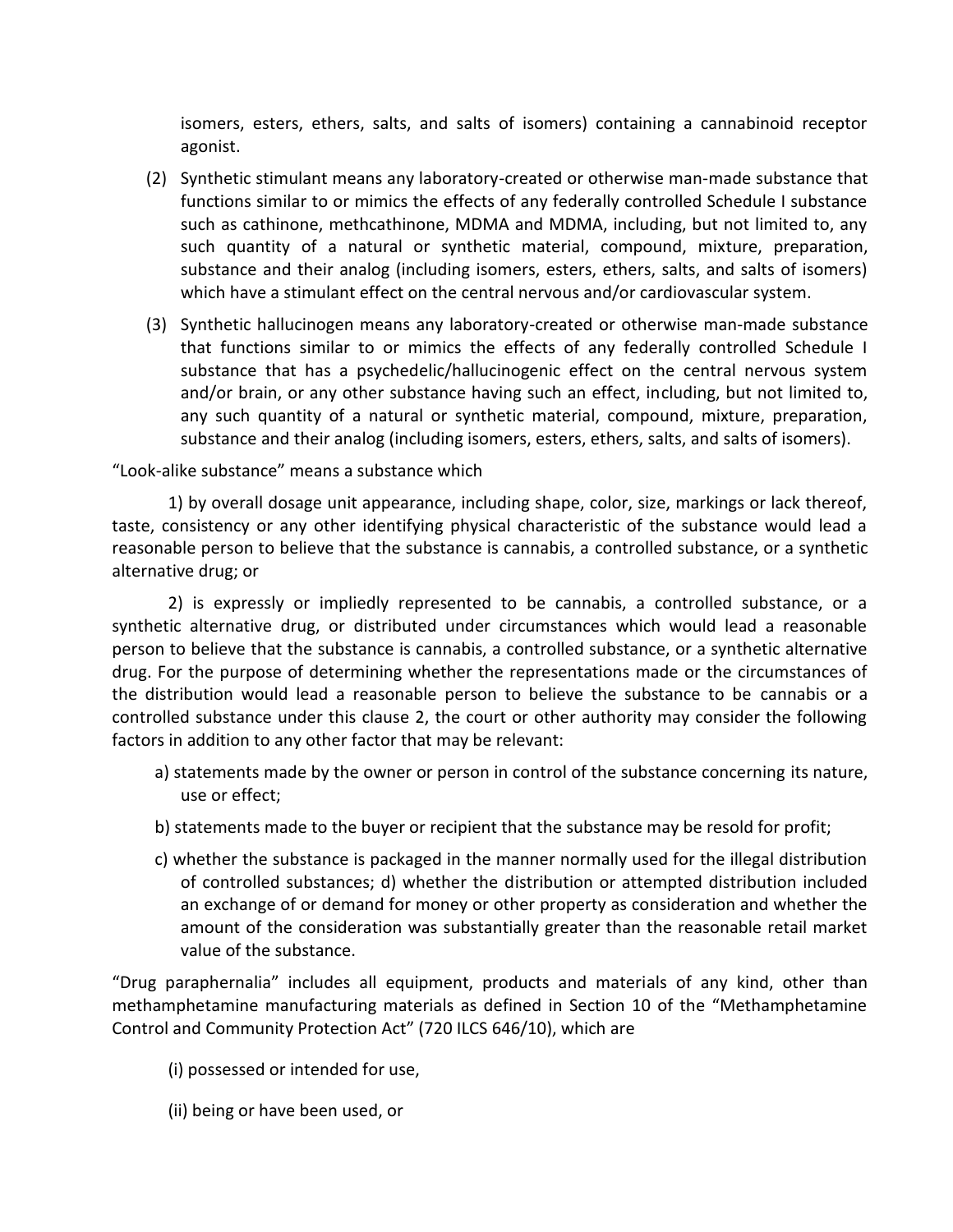(iii) peculiar to and marketed for use in planting, propagating, cultivating, growing, harvesting, manufacturing, compounding, converting, producing, processing, preparing, testing, analyzing, packaging, repackaging, storing, containing, concealing, injecting, ingesting, inhaling or otherwise introducing into the human body look-alike substances, synthetic alternative drugs, cannabis or a controlled substance in violation of this ordinance, the "Cannabis Control Act" (720 ILCS 550/1 et seq.), the "Illinois Controlled Substances Act" (720 ILCS 570/100 et seq.), or the "Methamphetamine Control and Community Protection Act" (720 ILCS 646/1 et seq.). This includes, but is not limited to, the following:

Kits that are

- (i) possessed or intended for use,
- (ii) being used or have been used, or
- (iii) peculiar to and marketed for use, in manufacturing, compounding, converting, producing, processing or preparing cannabis, controlled substances, look-alike substances, or synthetic alternative drugs;

Isomerization devices that are

- (i) possessed or intended for use,
- (ii) being used or have been used, or
- (iii) peculiar to and marketed for use, to increase the potency of any species of plant which is cannabis or a controlled substances, look-alike substances, or synthetic alternative drugs;

Testing equipment that is

- (i) possessed or intended for use,
- (ii) being or has been used, or
- (iii) peculiar to and marketed, for private home use in identifying or in analyzing the strength, effectiveness or purity of cannabis or controlled substances, look-alike substances, or synthetic alternative drugs;

Diluents and adulterants that are

(i) possessed or intended for use,

(ii) being used or have been used, or

(iii) peculiar to and marketed, for cutting cannabis, controlled substance, look-alike substances, or synthetic alternative drugs by private persons;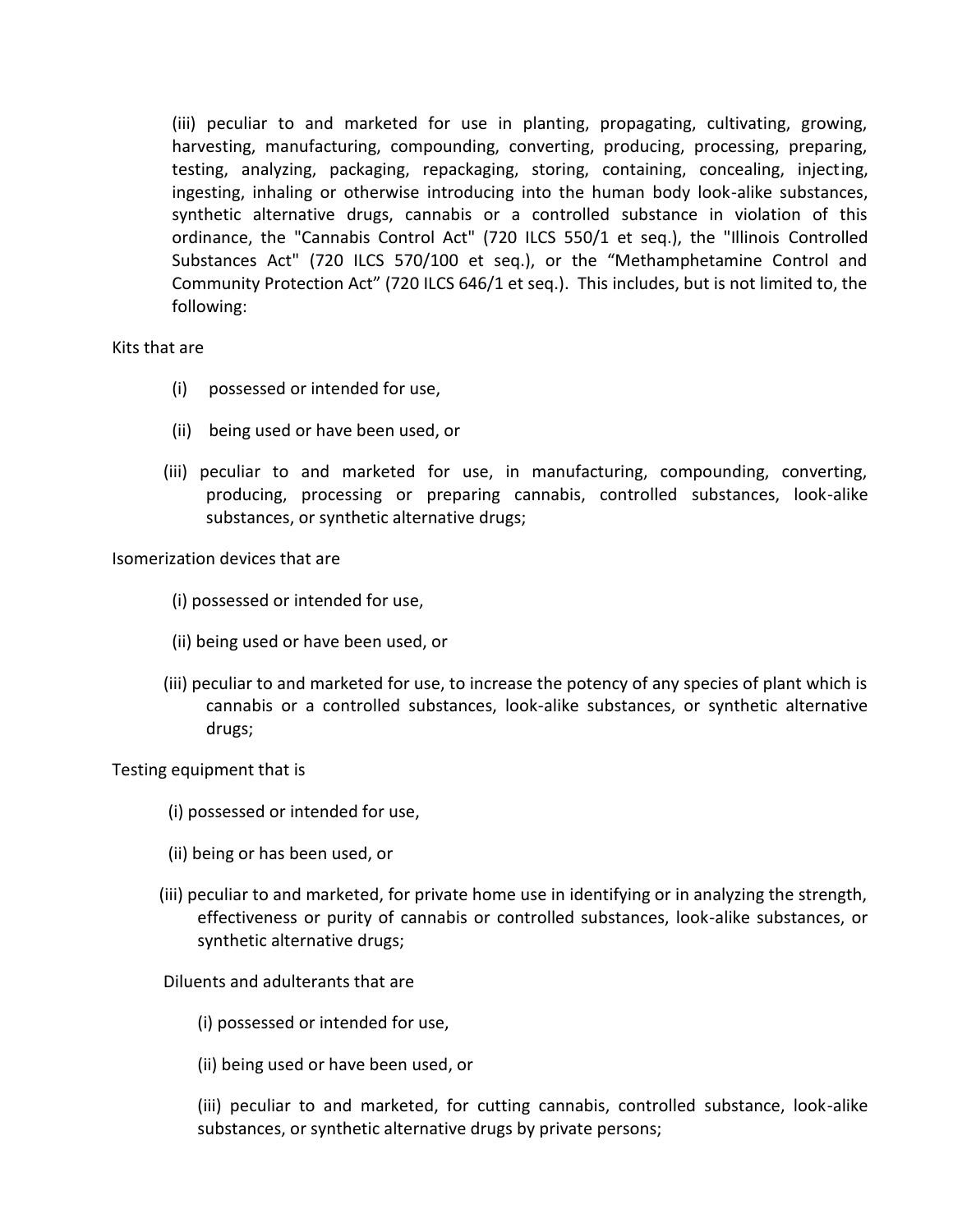Objects that are

- (i) possessed or intended for use,
- (ii) being used or have been used, or
- (iii) peculiar to and marketed for use, in injecting, ingesting, inhaling, or otherwise introducing look-alike substances, cannabis, cocaine, hashish, hashish oil, or any controlled substance, look-alike substances, or synthetic alternative drugs into the human body including, where applicable, the following items:
	- a. water pipes;
	- b. carburetion tubes and devices;
	- c. smoking and carburetion masks;
	- d. miniature cocaine spoons and cocaine vials;
	- e. carburetor pipes;
	- f. electric pipes;
	- g. air-driven pipes;
	- h. chillums;
	- i. bongs;
	- j. ice pipes or chillers

Any item whose purpose, as announced or described by the seller, is for use in violation of this section or the "Drug Paraphernalia Control Act" (720 ILCS 600/1 et seq.).

It shall be an affirmative defense to a charge under this Section that the accused had authority to possess, keep for sale, offer for sale, sell, or deliver any item or substance prohibited in this Section pursuant to the Illinois Controlled Substances Act (720 ILCS 570/101, *et seq.*), or that the accused is legally authorized to possess hypodermic syringes or needles under the Hypodermic Syringes and Needles Act (720 ILCS 635/0.01, et seq*.*).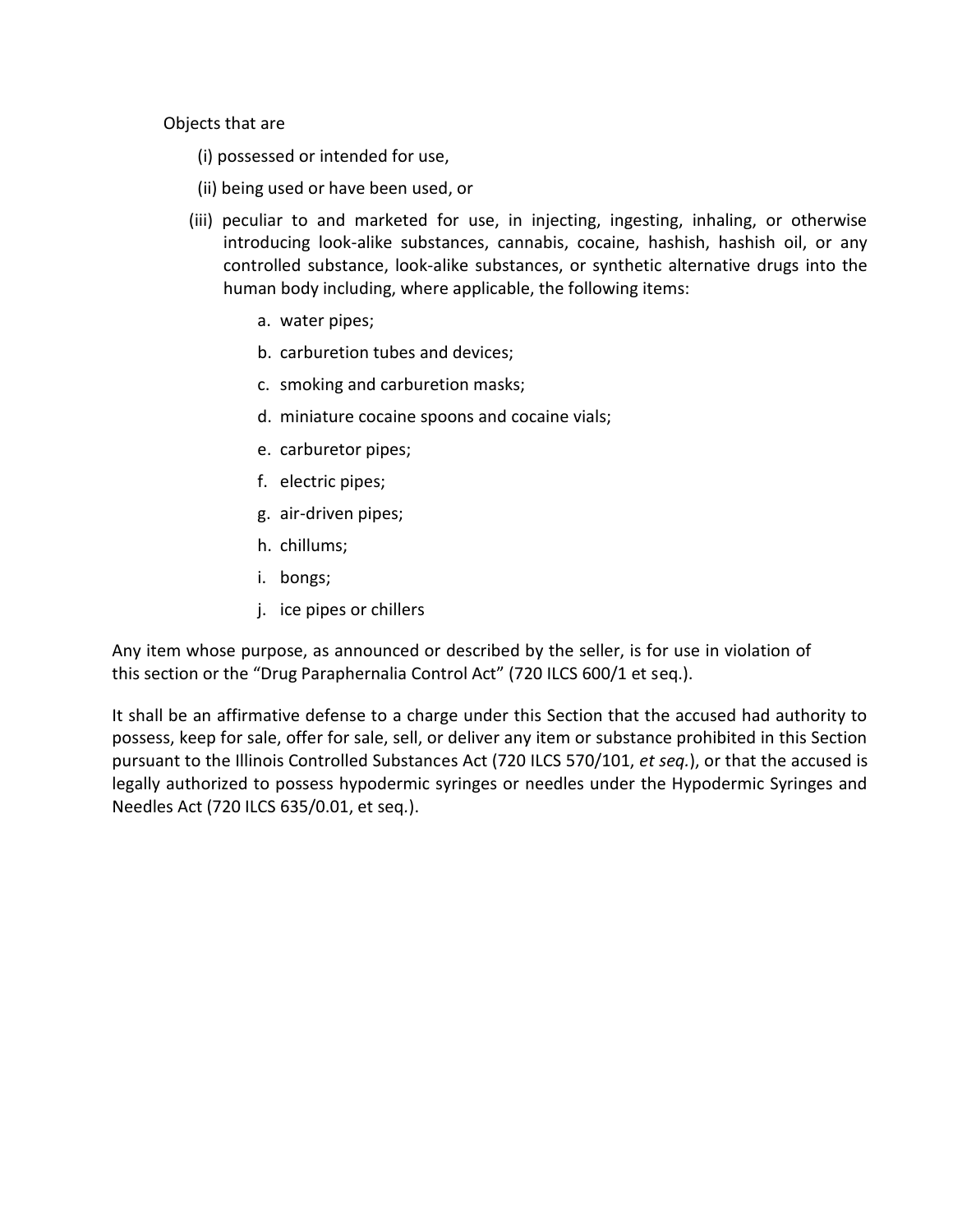# **Table 6-2-7-A**

| 2010                                | <b>Forest Humus</b>                   | <b>K2 Pink Panties</b>       |
|-------------------------------------|---------------------------------------|------------------------------|
| 8-Bali                              | Freedom                               | K <sub>2</sub> Sex           |
| Aztec Gold                          | <b>Fully Loaded</b>                   | <b>K2 Silver</b>             |
| Aztec Midnight Wind<br>Tezcatlipoca | <b>Funky Monkey</b>                   | K2 Solid Sex on the Mountain |
| <b>Back Draft</b>                   | <b>Funky Monkey XXXX</b>              | K2 Standard                  |
| Bad 2 the Bone                      | G Four                                | K2 Strawberry                |
| <b>Banana Cream Nuke</b>            | <b>G Greenies Caramel Crunch</b>      | <b>K2 Summit</b>             |
| <b>Bayou Blaster</b>                | Genie                                 | K2 Summit Coffee Wonk        |
| <b>Black Diamond</b>                | <b>Gold Spirit Spice</b>              | K <sub>2</sub> Thai Dream    |
| <b>Black Magic Salvia</b>           | <b>Green Monkey Chronic</b><br>Salvia | K <sub>2</sub> Ultra         |
| <b>Black Mamba</b>                  | <b>Greenies Strawberry</b>            | K2 Watermelon                |
| <b>Blueberry Hayze</b>              | <b>Heaven Improved</b>                | <u>K3</u>                    |
| <b>Bombay Blue</b>                  | <b>Heavenscent Suave</b>              | K3 Blueberry                 |
| <b>Buzz</b>                         | Humboldt Gold                         | K3 Cosmic Blend              |
| C <sub>3</sub>                      | Jamaican Gold                         | K3 Dusk                      |
| C4 Herbal Incense                   | Jamaican Gold K Royal                 | K <sub>3</sub> Grape         |
| Caneff                              | <b>K1 Gravity</b>                     | K3 Heaven Improved           |
| Cherry Bomb                         | K1 Orbit                              | K3 Heaven Legal              |
| Chill Out                           | K2                                    | K3 Kryptonite                |
| Chill X                             | K2 (unknown variety)                  | K <sub>3</sub> Legal         |
| Chronic Spice                       | <b>K2 Amazonian Shelter</b>           | K3 Legal-Earth (silver)      |
| <b>Citrus</b>                       | K <sub>2</sub> Blonde                 | K3 Legal-Original (Black)    |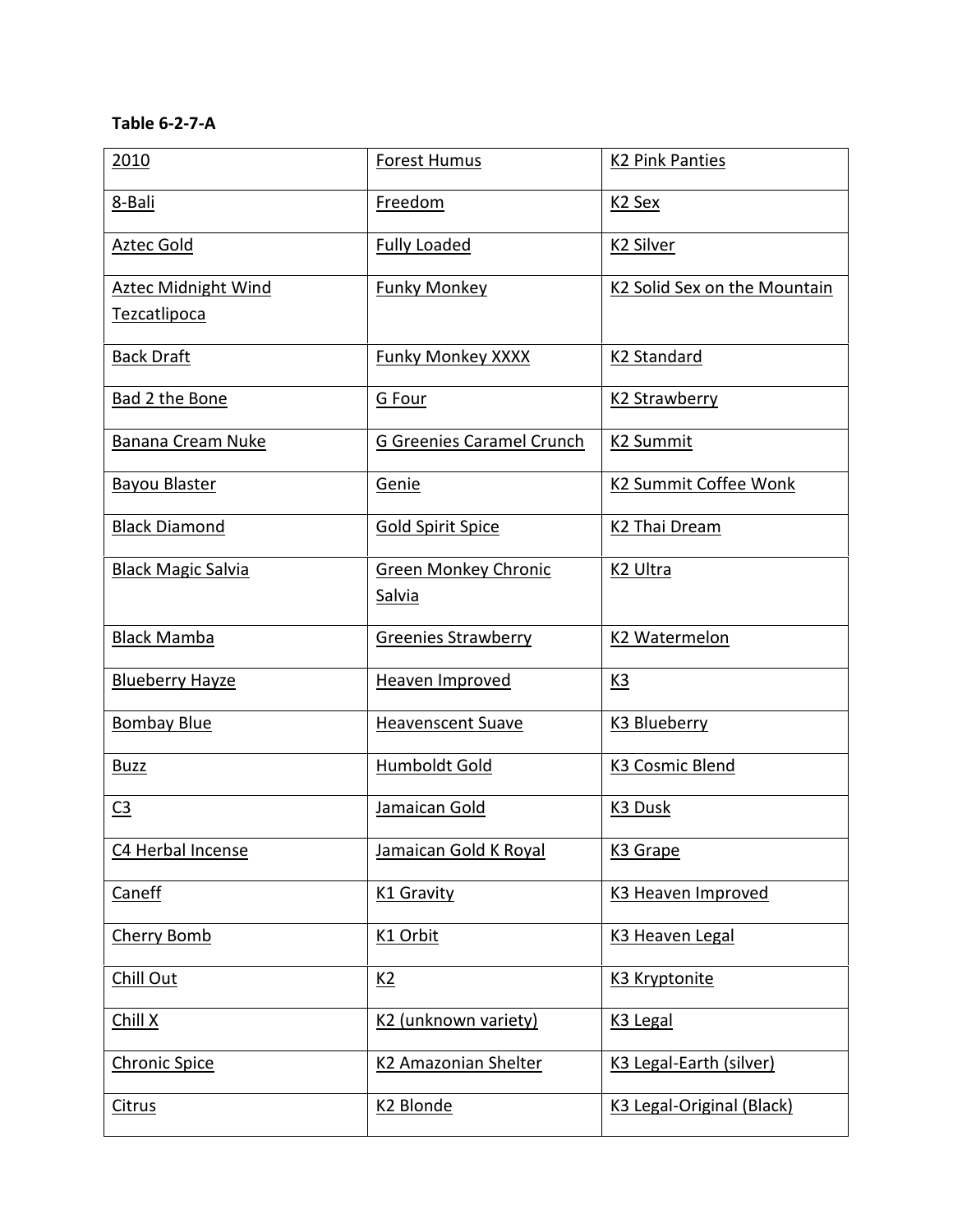| Colorado Chronic                   | K <sub>2</sub> Blue                               | K3 Legal-Sea (silver)            |
|------------------------------------|---------------------------------------------------|----------------------------------|
| <b>DaBlock</b>                     | K2 Blueberry                                      | K <sub>3</sub> Legal-Sun (Black) |
| Dark Night II                      | K <sub>2</sub> Citron                             | K <sub>3</sub> Mango             |
| Demon                              | K <sub>2</sub> Cloud 9                            | K <sub>3</sub> Original          |
| Diamond Spirit                     | K2 Kryptonite                                     | <b>K3 Original Improved</b>      |
| <b>Dragon Spice</b>                | K <sub>2</sub> Latte                              | <b>K3 Strawberry</b>             |
| D-Rail                             | K <sub>2</sub> Mellon                             | K3 Sun                           |
| Dream                              | K <sub>2</sub> Mint                               | K3 Sun Improved                  |
| Earthquake                         | K <sub>2</sub> Orisha Black Magic Max             | K <sub>3</sub> Sun Legal         |
| <b>Eruption Spice</b>              | K <sub>2</sub> Orisha Max                         | <u>K3 XXX</u>                    |
| Euphoria                           | K <sub>2</sub> Orisha Regular                     | K4 Bubble Bubble                 |
| EX-SES                             | K <sub>2</sub> Orisha Super                       | K4 Gold                          |
| <b>EX-SES Platinum</b>             | K <sub>2</sub> Orisha White Magic<br><b>Super</b> | <b>K4Purple Haze</b>             |
| <b>EX-SES Platinum Blueberry</b>   | K <sub>2</sub> Peach                              | <b>K4 Silver</b>                 |
| <b>EX-SES Platinum Cherry</b>      | K <sub>2</sub> Pina Colada                        | <b>K4 Summit</b>                 |
| <b>EX-SES Platinum Strawberry</b>  | K <sub>2</sub> Pineapple                          | <b>K4 Summit Remix</b>           |
| EX-SES Platinum Vanilla            | K2 Pineapple Express                              | <b>Kind Spice</b>                |
| <b>Fire Bird Ultimate Strength</b> | K <sub>2</sub> Pink                               |                                  |
| Cinnamon                           |                                                   |                                  |
| Legal Eagle                        | Potpourri Gold                                    | <b>Stinger</b>                   |
| Legal Eagle Apple Pie              | Pulse                                             | <b>Summer Sky</b>                |
| Love Potion 69                     | Rasta Citrus Spice                                | <b>Super Kush</b>                |
| Love Strawberry                    | <b>Rebel Spice</b>                                | <b>Super Summit</b>              |
| <b>Magic Dragon Platinum</b>       | <b>Red Bird</b>                                   | <b>Swagger Grape</b>             |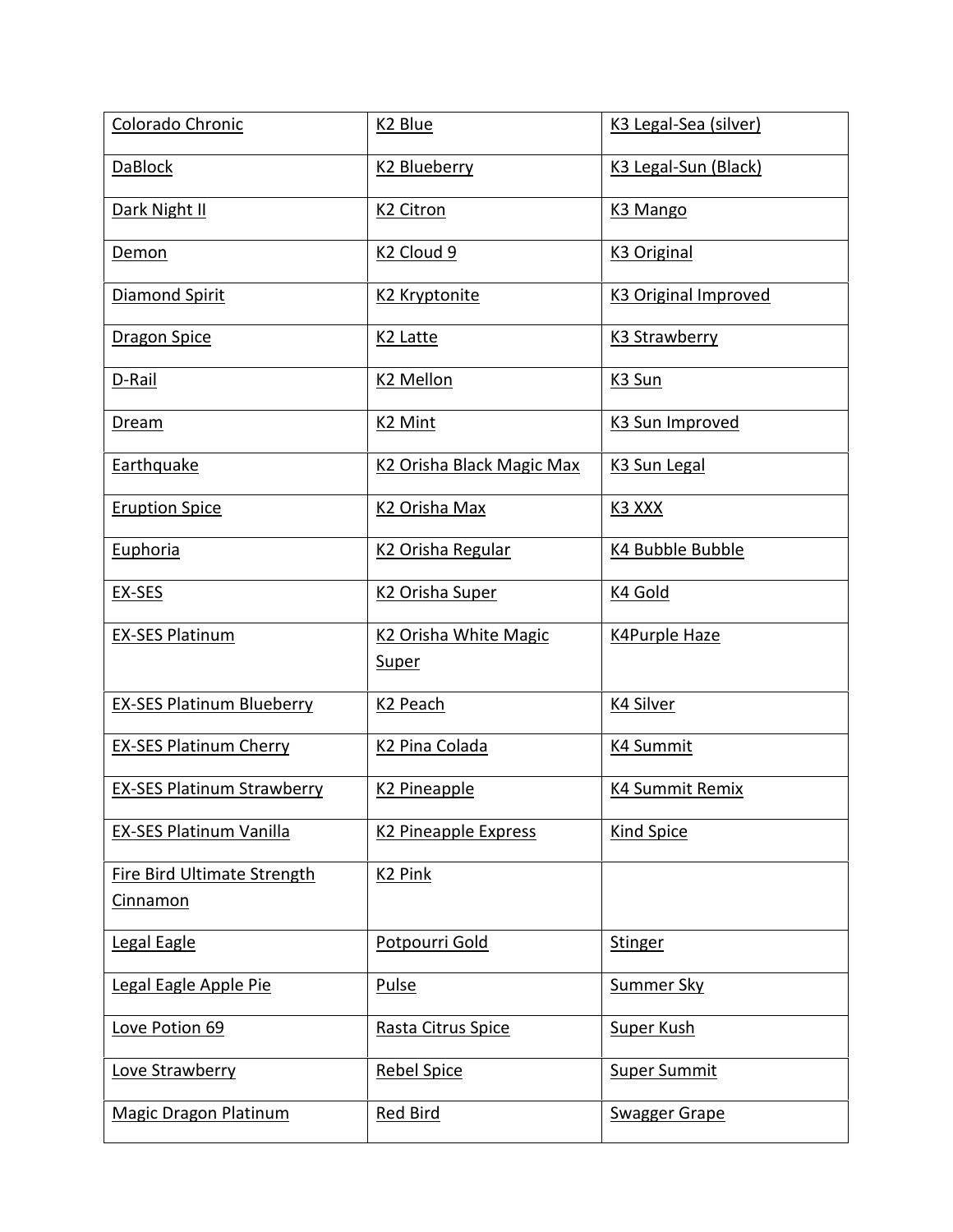| <b>Magic Gold</b>                    | Sl. S Werve                                    | <b>SYN Chill</b>                 |
|--------------------------------------|------------------------------------------------|----------------------------------|
| <b>Magic Silver</b>                  | Samurai Spirit                                 | SYN Incense LemonLime            |
| <b>Magic Spice</b>                   | Sativah                                        | <b>SYN Incense Smooth</b>        |
| Mega Bomb                            | Scope Vanilla                                  | <b>SYN Incense Spearmint</b>     |
| Mid-Atlantic Exemplar                | Scope Wildbeny                                 | <b>SYN Lemon Lime</b>            |
| Mid-Atlantic Exemplar (K2<br>Summit) | Sence                                          | SYN Lemon Lime #2                |
| Midnight Chill                       | Shanti Spice                                   | <b>SYN Smooth</b>                |
| <b>MNGB Almond/Vanilla</b>           | Shanti Spice Blueberry                         | <b>SYN Spearmint</b>             |
| <b>MNGB Peppermint</b>               | <b>Silent Black</b>                            | <b>SYN Spearmint #2</b>          |
| <b>MNGB Pinata Colada</b>            | <b>Skunk</b>                                   | <b>SYN Suave</b>                 |
| <b>MNGB Spearmint</b>                | Smoke                                          | <b>SYN Swagg</b>                 |
| <b>MNGB Tropical Thunder</b>         | <b>Smoke Plus</b>                              | <b>SYN Vanilla</b>               |
| Moe Joe Fire                         | Space                                          | <b>SYN Vanilla #2</b>            |
| Mojo                                 | <b>Spice Artic Synergy</b>                     | <b>Texas Gold</b>                |
| Mr. Smiley's                         | <b>Spice Diamond</b>                           | <b>Time Warp</b>                 |
| MTh-787                              | <b>Spice Gold</b>                              | <b>Tribal Warrior</b>            |
| <b>Mystery</b>                       | <b>Spice Silver</b>                            | Ultra Cloud 10                   |
| <b>Naughty Nights</b>                | <b>Spice Tropical Synergy</b>                  | Unknown cigarette                |
| New Improved K3                      | Spicey Regular XXX<br>Blueberry                | Utopia                           |
| New Improved K3 Cosmic Blend         | <b>Spicey Regular XXX</b><br><b>Strawberry</b> | Utopia-Blue Berry                |
| New Improved K3 Dynamite             | <b>Spicey Ultra Strong XXX</b><br>Strawberry   | Voo Doo Remix (black<br>package) |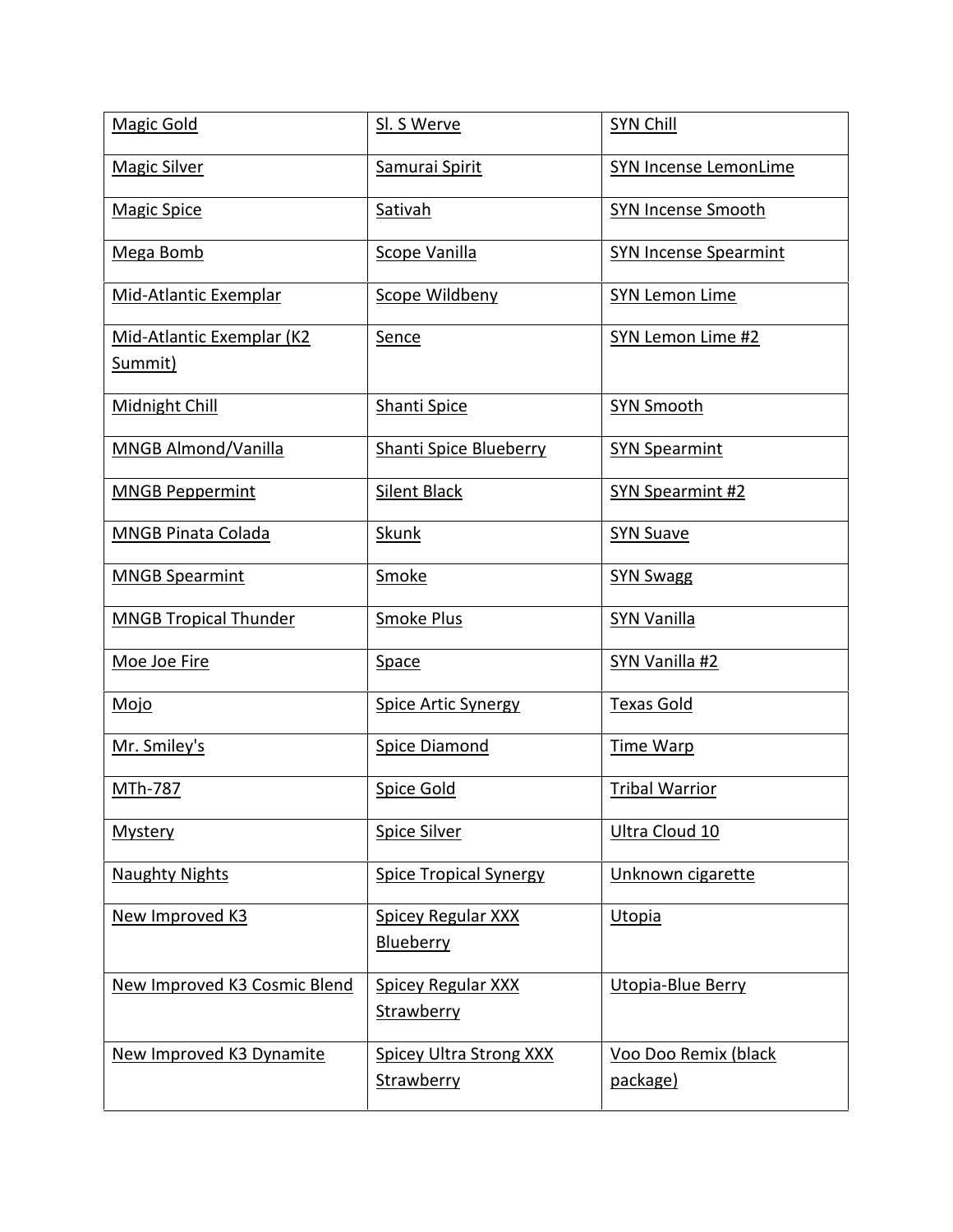| New Improved K3 Kryptonite       | <b>Spicey Ultra Strong XXX</b><br>Vanilla | Voo Doo Remix (orange<br>package) |
|----------------------------------|-------------------------------------------|-----------------------------------|
| New K3 Earth                     | Spicey XXX                                | Voodoo Child                      |
| New K3 Heaven                    | Spicy Ultra Strong XXX<br>Vanilla         | Voodoo Magic                      |
| New K3 Improved                  | Spicylicious                              | Voodoo Remix                      |
| New K3 Sea Improved              | Spike 99                                  | Who Dat                           |
| New - on Bomb Nitro              | Spike 99 Ultra                            | Who Dat Herbal Incense            |
| Ocean Blue                       | Spike 99 Ultra Blueberry                  | Wicked X                          |
| <b>POW</b>                       | Spike 99 Ultra Cherry                     | Winter Boost Wood Stock           |
| p.e.p. pourri Love Strawberry    | Spike 99 Ultra Strawberry                 | <b>XTREME Spice</b>               |
| p.e.p. pourri Original Spearmint | <b>Spike Diamond</b>                      | <b>Yucatan Fire</b>               |
| p.e.p. pourri Twisted Vanilla    | Spike Gold                                | <b>Yucatan Fire</b>               |
| p.e.p. pourri X Blueberry        | Spike M x                                 | Zombie World                      |
| Paradise                         | Spike Silver                              | Stinger                           |
| Pink Tiger                       | Spike99                                   | <b>Summer Sky</b>                 |
| Potpourri                        |                                           | Super Kush                        |

## **6-2-9 Unlawful Possession of Drug Paraphernalia**–**Adopted March 2010:**

No person shall bring within the park system any item of drug paraphernalia used for ingesting or otherwise introducing a controlled substance into his/her body. 720 ILCS 600/3.5(a) Unlawful Possession of Drug Paraphernalia

**6-2-10 Disorderly Conduct – Revised March 2010:** No person shall engage in any violent, tumultuous, offensive or disorderly conduct; by threatening, traducing, quarrelling, challenging to fight or fighting; or by using obscene, offensive, profane or unseemly language to the annoyance, disturbance or vexation of another; or by making any improper noise, riot, disturbance, breach of the peace in the Park

System; or to be guilty of any conduct calculated to breach the peace. 720 ILCS 5/26-1(a) (1) Disorderly Conduct.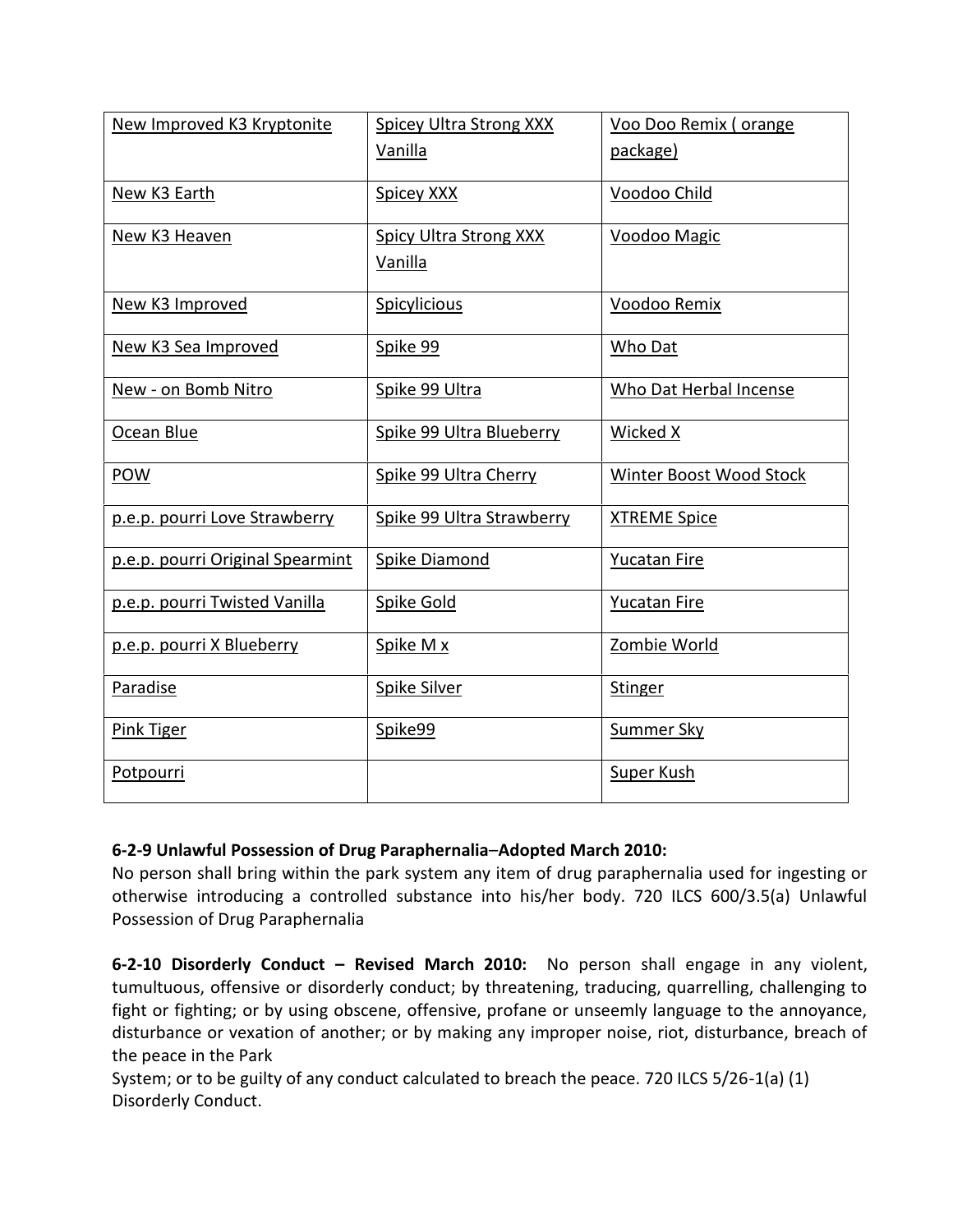**6-2-11 Damage to Park Property – Revised March 2010:** No person shall cut, break, climb, chop, tear, carve on or in any way deface or mar or damage any trees, shrub, plant, turf, sign, poster, notice, wall, or any building, fences, bridges, lamp or

lamp post, planter, garden or other property or structures in the Park System.

- (a) 720 ILCS 5/21-1(1) (a) Criminal Damage to Property
- (b) 720 ILCS 5/21-1.3 (a) Criminal Defacement of Property
- (c) 720 ILCS 5/21-4 (a) Criminal Damage to Government Supported Property

**6-2-11 Dumping, Polluting and Littering:** No person shall deposit, dump, throw or place any coal, ashes, dust, manure or rubbish in or upon any part of the Park System. Paper, garbage or refuse matter shall not be so deposited except in receptacles for that purpose.

**6-2-12 Fires – Revised March 2010:** No person shall light or make use of any fire in the park system, except such portions thereof as may be designated by the director, and then only under such regulations as are prescribed by him/her.

720 ILCS5/21-1(1) (c) Criminal Damage to Property

**6-2-13 Firearms and Explosives Prohibited:** No person shall carry, possess, transport or discharge on Park District Property any firearm, B.B. or pellet gun, sling shot, stun gun, any object of explosive nature , including but not limited to fireworks or other objects or devices designed to discharge or propel an object.

 No person shall possess, have or carry any bow and arrow, switchblade, hunting knife, dagger, metal knuckles, bludgeon, karate sticks, slingshot or other dangerous weapon while on Park District property.

## **Firearms and Fireworks-Revised March 2012**

No person shall carry or discharge firearms, or discharge or set off any fireworks to include the releasing of Chinese Lanterns or Sky Lanterns within the park system, except when authorized to do so by permit from the Park Board of Commissioners. A firework is defined as any device consisting of a combination of explosives and combustibles, set off to generate colored lights, smoke, and noise for amusement. A Chinese Lantern or Sky Lantern is defined as any device constructed in part from paper or cloth and containing a candle or other fuel cell, such that when lit the flame heats the air inside the lantern, thus lowering its density and causing the lantern to rise into the air

- (a) 720 ILCS 5/24-1(a)(4) Unlawful Use of Weapons (Handgun, pistol, rifle, shotgun)
- (b) 720 ILCS 5/24-1.2(a)(1) Aggravated Discharge of a Firearm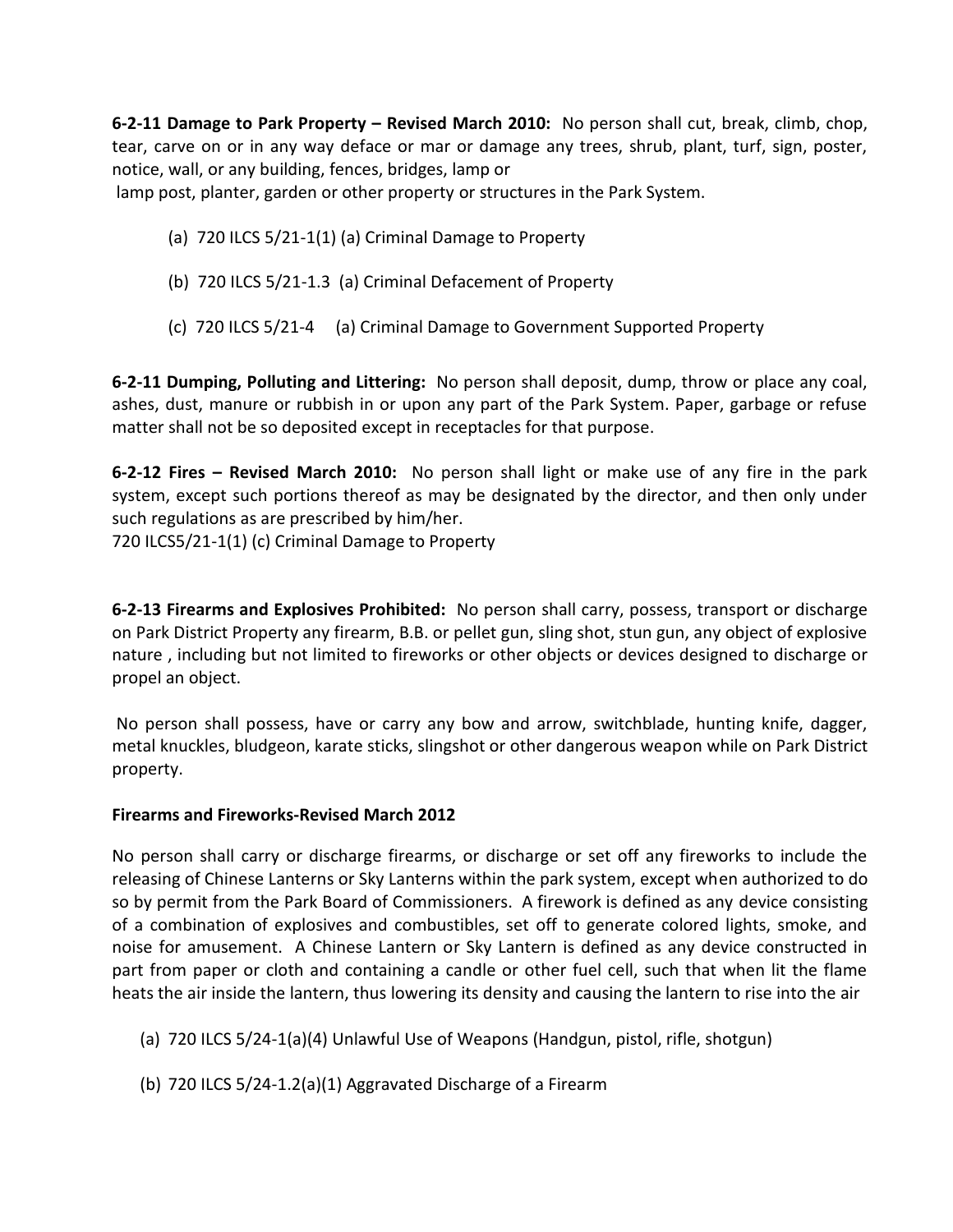**6-2-14 Gambling – Revised March 2010:** No person shall gamble, make any bet, lottery, wager or gambling hazard, or buy or sell any chance or ticket in any gambling game, arrangement, lottery, chance or device. 720 ILCS 5/28-1(a) (1) Gambling

**6-2-15 Games and Sports:** No person shall engage in any sport, game or amusement in the Park System except such portions thereof as may be designated by the Director, and then only under such rules and regulations as may be prescribed by him/her.

**6-2-16 Hindering Employees:** No person shall interfere with, or in any manner hinder any employee of the Park District while engaged in constructing, repairing or caring for any park property.

**6-2-17 Indecent Conduct: - Revised March 2010:** No person shall commit any indecent, lewd or lascivious act in the Park System, or utter any lewd or offensive words within the hearing or another person. 720 ILCS 5/11-9(a)(2) and 720 ILCS 5/11-9(b) Public Indecency No person shall appear in any public place within the Park System in a state of nudity or make any indecent exposure of his person or be guilty of any other lewd or indecent act or behavior.

**6-2-18 Impersonating an Officer or Official – Revised March 2010:** It shall be unlawful for any person to unlawfully represent or impersonate any police officer or official of the Park System or pretend to be such officer or official.

- (a) 720 ILCS 5/32-5(c) False Personating of a Public Officer
- (b) 720 ILCS 5/32-5.1 False Personating of a Peace Officer

**6-2-19 Obstructing Travel:** No person shall set or cause to be set or placed, any goods, wares or merchandise or property of any kind so as to obstruct travel in the Park System.

**6-2-20 Protection of Birds and Animals – Revised March 2010:** No person shall trap, catch, wound, kill or mistreat or be cruel to any bird or animal, or molest, chase, rob any nest of a bird or animal, or otherwise disturb such wildlife in the Park System. 510 ILCS 70/3.03(a) Animal Torture

**6-2-21 Public Assemblies:** No person shall call or hold any public meeting, or give any concert or public entertainment of any kind in the Park System without first obtaining a written permit from the Board of commissioners. No person shall participate in any group picnic, or other recreational activity of any kind within the park system involving one hundred (100) or more persons without first obtaining a written permit from the Board of Commissioners.

**6-2-22 Resisting, Obstructing or Interfering with Officer – Revised March 2010:** No person shall resist the Director, any commissioner or police officer of the District in the discharge of his/her duty, or fail or refuse to obey any lawful command or any way interfere with or hinder or prevent any such Director, commissioner or police officer from discharging his duty, or in any manner assist or give aid to any person in custody to escape or to attempt to escape from custody, or rescue or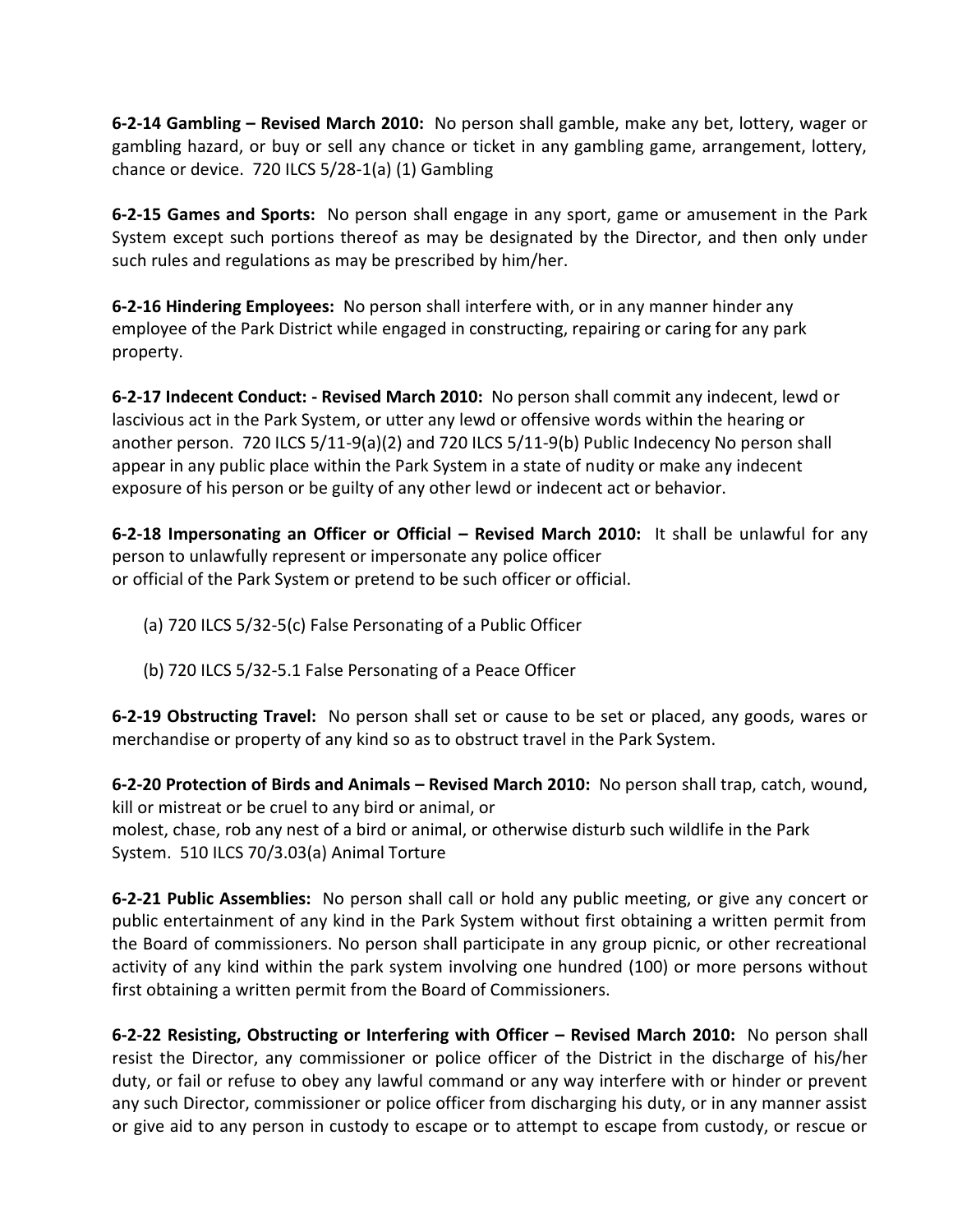attempt to rescue any person when in such custody. 720 ILCS 5/31-1 Resisting and/or Obstructing a Peace Officer

**6-2-23 Restricted Areas of Park – Revised March 2010:** No person shall enter upon any portion of the Park System where persons are prohibited as indicated by sign or notice. This includes temporary signs placed for the purpose of restricting access to hills or other portions of park property which could present a danger to the public, i.e. sledding, tubing or other related activities. 720 ILCS5/21-5(a) Criminal Trespass to State Supported Land

**6-2-24 The Selling of Articles and Services:** No person shall offer for exchange or sale any article or thing, or due any hawking, peddling or soliciting, or buy or offer to buy any article or thing, or take up any collection or solicit or receive contributions of money or anything of value in the Park System, except when

authorized to do so by permit from a contract with the Board of Commissioners.

**6-2-25 Skateboarding:** No person may use or operate a motorized or non-motorized skateboard or scooter within the Park System except in such areas as are specifically designated by the Director of Parks and Recreation.

**6-2-26 Sleeping in Parks:** No person shall sleep in the Park System between 10:00 p.m., and 6:00 a.m., or place or use any hammock or tent thereon, except within the confines of Spindler Campground, or when authorized to do so by a permit from the Board of Commissioners.

**6-2-27 Throwing Missiles:** No person shall throw or cast any stones or other missiles within the Park System, except where such throwing or casting is involved in a recognized game or recreational activity, and then only upon such portions of the Park System as may be designated.

**6-2-28 Unlawful Assemblies:** It shall be unlawful to collect, gather or be a member of any disorderly crowd, or any crowd gathered together for any unlawful purpose, or for any person to join in or stay with or near any such gathering.

**6-2-29 Playground Equipment Restrictions:** It shall be unlawful for any persons over the age of 16 years to use, occupy or play on any apparatus or device meant or designed for use by small children.

**6-2-30 Operation of ATVS, snowmobiles, motorized scooters, and Off-highway motorcycles. – Revised March 2010:** No person shall drive or operate any all-terrain vehicle (ATV), snowmobiles, motorized scooters, or off-highway motorcycle within the Park System, except under the following circumstances:

- In such areas and at such times as are specifically designated by the Director of Parks and Recreation;
- When such vehicles are used by law enforcement officers or Park District personnel for law enforcement or Park District purposes; or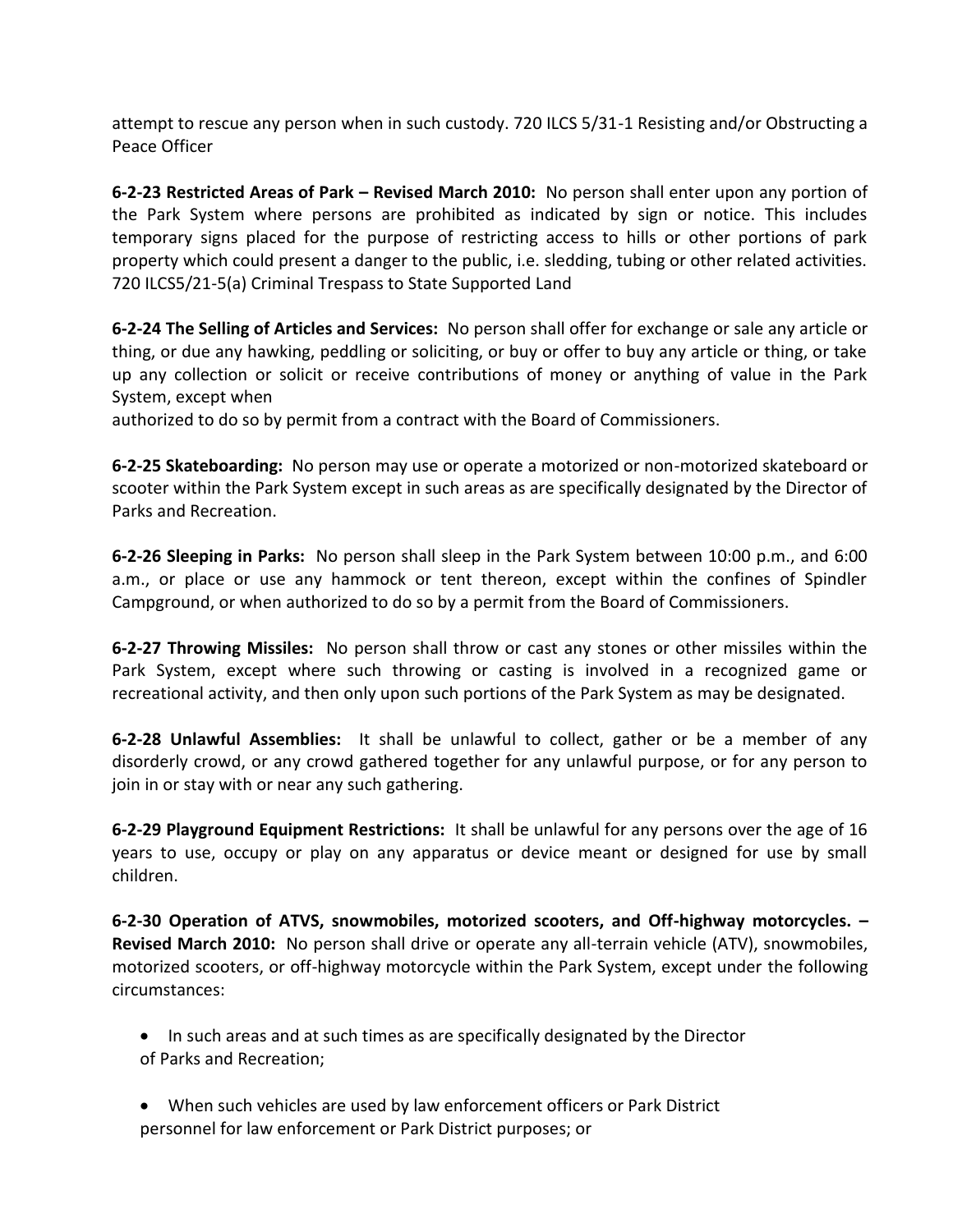• In the case of an emergency.

For purposes of this section, the terms "all-terrain vehicle" and "off-highway motorcycle" shall have the meaning ascribed to those terms by the Illinois Vehicle Code.

**6-3-1 Hours of Park System:** Except as set forth herein, no person shall be or remain in any parks between the hours of Dusk and 6:00 a.m. Non-Lighted Park - No person shall be or remain in any part of a non-lighted park between one hour after sunset and sunrise on the following day. Lighted Park - No person shall be or remain in any part of an artificially lighted park between the hours of 11:00 p.m. and sunrise.

 The Director shall determine the days and hours of operation of the golf courses, aquatic center, Administration Building, Farm Park and Spindler Campground and Marina. Fon du Lac Park West - No person shall be or remain in any part of park between the hours of 10 p.m. to Sunrise.

**6-3-2 Entry Prohibited When Closed:** No person shall enter any pool area, building, bathhouse, maintenance area or other building after hours or when conditions indicate that such is not open to the public.

**6-4-1 Driving Areas:** No person shall use or operate any vehicle (except any bicycle) upon any portion of the Park System other than designated roadways and parking areas, except when authorized to do so by permit from or contract with the Board of Commissioners. All vehicles shall drive on the right-hand half of the road or to the right of the centerline, when such is marked excepting:

- When overtaking or passing another vehicle when traveling in the same direction;
- When the roadway is closed to traffic in such lane;
- When the road or drive is designated and marked for one-way traffic;
- When directed by a duly authorized officer or personnel of the Park District.

 It shall be unlawful for any person to drive upon any freshly oiled road surface or over or across any freshly painted traffic lines.

**6-4-2 Speeding:** No person shall drive any motor vehicle within the Park System at a speed, which is greater than the applicable maximum speed limit. Unless some other speed restriction is established by the Board of Commissioners or other governmental entity, and duly posted, the maximum speed limit in the Park System for all vehicles is 15 miles per hour. 625 ILCS 5/11-605.3 Park Zone Restrictions

## **Incorporation of the Vehicle Code**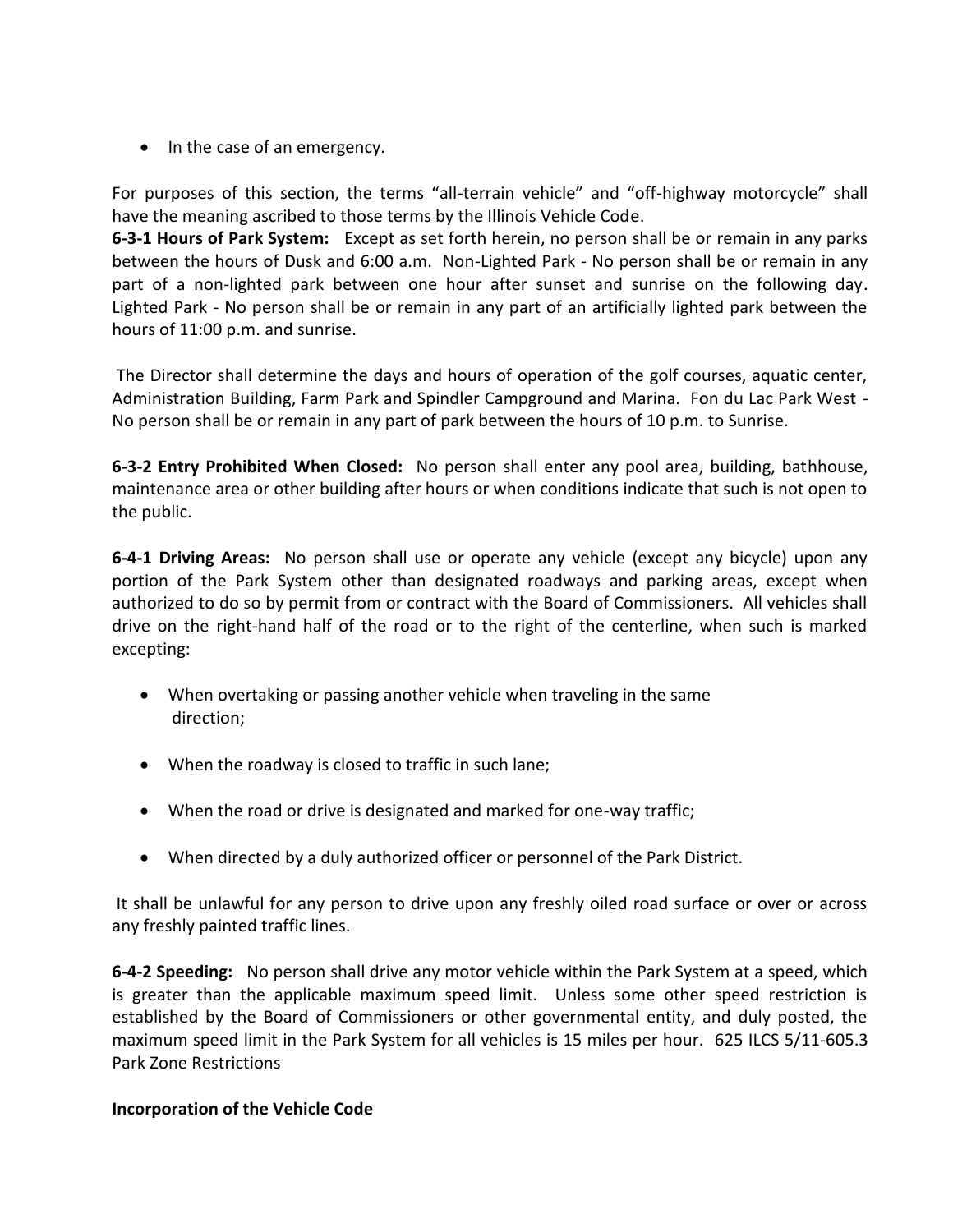**6-4-3** No person shall, within the Park System, fail to comply with all applicable provisions of the (625 ILCS 5/) Illinois Vehicle Code amended from time to time in regard to equipment and operation of vehicles.

#### **Restrictions to Vehicle Parking:**

a. Any vehicle parked or standing on Park District property in violation of any law, ordinance or rule is hereby declared to be a public nuisance. Such vehicle may be removed and the owner or person entitled to possession of the vehicle shall be liable for all towing, storage and other charges arising out of any action taken.

b. No person shall park or drive any vehicle on Park District property on any area covered by sod, dirt or other areas not designed for such traffic or usage unless instructed to do so by a park official.

c. No person shall drive or park any vehicle in any area which is posted to prohibit or restrict such.

d. No vehicle may be left unattended on any roadway on Park District property or obstruct a boat landing or traffic.

e. No person shall park a vehicle on Park District property in a handicapped reserved space unless such vehicle is clearly marked by a handicap sign or license plate duly issued by the State of Illinois or local government body.

f. No person shall park any vehicle adjacent to a curb painted yellow which shall constitute a prohibited parking area.

g. No person shall drive a vehicle or, ride a bicycle on any sidewalk on Park District property.

h. No person shall allow a vehicle to be parked on Park District property while the operator or occupants are not currently using the facilities of the Park District or participating in its programs or during the hours the facility is closed to the public.

i. Parking violations shall be paid within 7 days of issuance, at a fine set by the District. All fines unpaid after 10 days shall be subject to a penalty and/or processed within the court system or other measures of collection as approved by the District.

j. It shall be the responsibility of the registered owner of any vehicle parked in violation of this section to comply with the payment of the prescribed fines, and it shall not be an affirmative defense that the vehicle was not under his/her control at the time of violation.

Vehicle parking is allowed in designated spaces.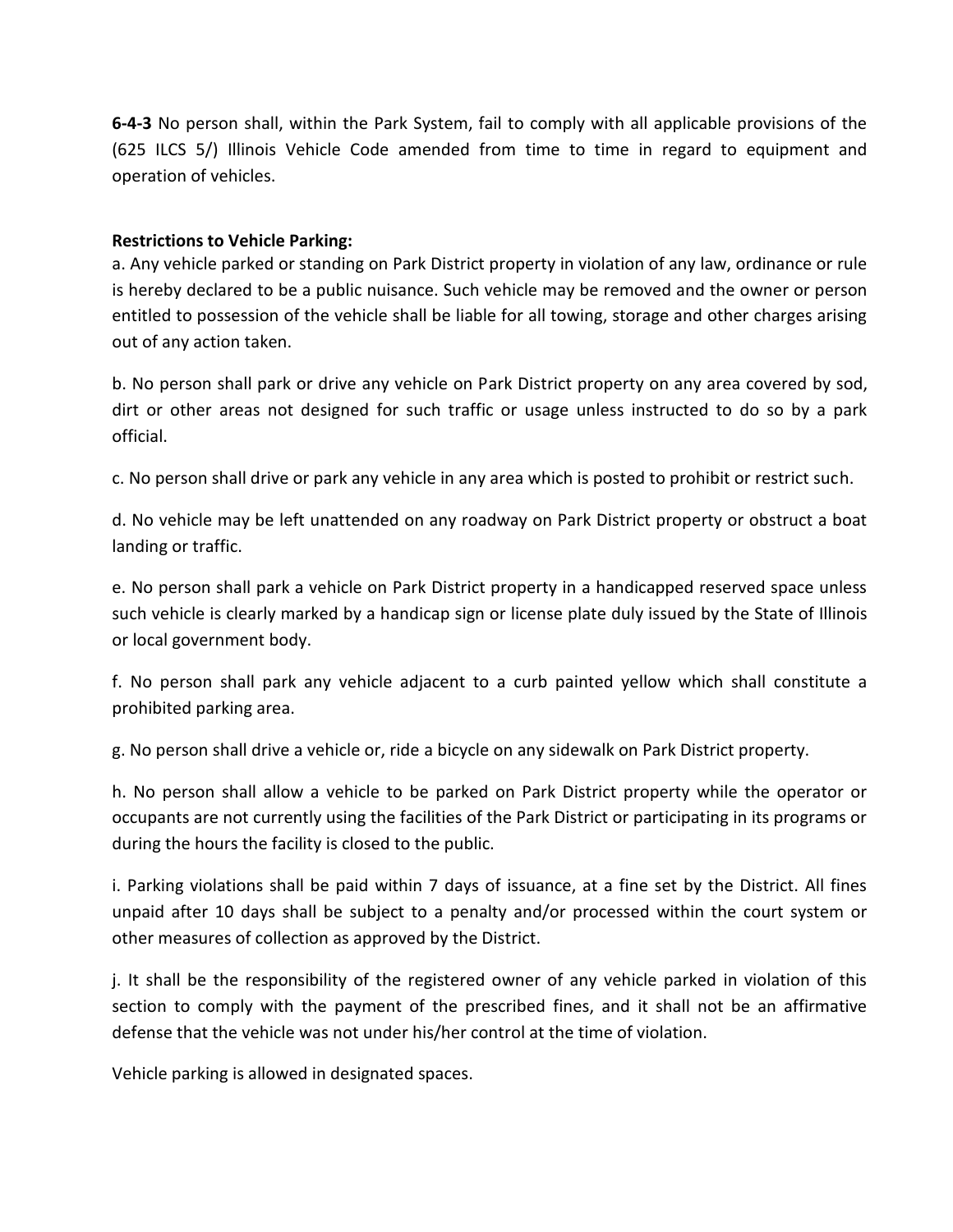The following violations pertaining to stopping, standing, and parking shall be punishable by a fine in the following amounts if said fine is paid within seven (7) days of a receipt of the parking ticket:

(1) \$350.00 parked in area designated for handicapped persons only;

(2) \$25.00 all other parking violations within the park system.

If the above stated fines are not paid within seven (7) days of the receipt of the parking ticket, an additional \$30.00 penalty will be assessed for violations listed above.

Any fine mentioned in this section may be paid in person at the Fon du Lac Park District Police Department 305 Springfield Rd, East Peoria, Illinois 61611, or by mailing a check or money order to the Fon du Lac Park District Administration Center at the 201 Veterans Drive, East Peoria, Illinois 61611.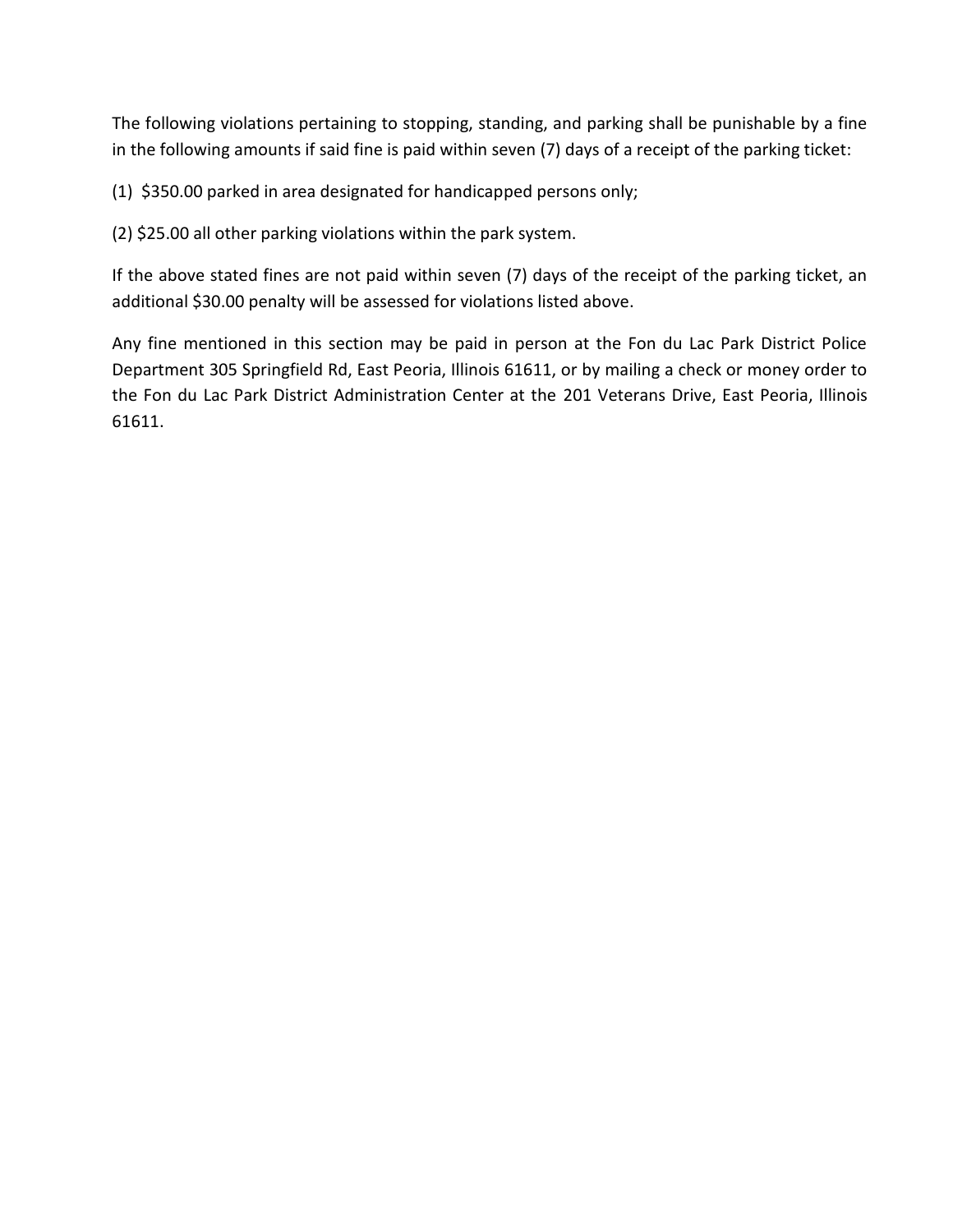#### q. 6-5-1 **Fines and Penalties:**

Any person violating any clause or provision of any section of this code, unless the penalty is otherwise set forth within any such clause or provision or Table 6-5-1-A below, shall be fined in an amount not less than \$50.00 or more than \$1,000.00, for each offense. Each day that an offense continues to occur shall be treated as a separate offense.

Such fines shall be paid within seven (7) days in person at the Fon du Lac Park District Administrative Office, 201 Veterans Drive, East Peoria, Illinois 61611, or by mailing a check or money order to the same. If the above stated fines are not paid within seven (7) days of the receipt of the notice of violation, any officer may file or cause to be filed a complaint in Tazewell County circuit court charging the alleged offender with one or more violations of this code.

**TABLE 6-5-1-A Fines and Penalties as of 2017 2nd/3rd Offense**

| Chapter     | <b>Offense</b>                                         | <b>Fine</b> |
|-------------|--------------------------------------------------------|-------------|
| $6 - 2 - 1$ | Advertisements                                         | \$50.00     |
| $6 - 2 - 2$ | Alcoholic Liquors; Intoxication                        |             |
|             | Unlawful Possession by Minor                           | \$100       |
|             | Unlawfully Permitting a Minor to<br>become intoxicated | \$200       |
|             | <b>Unlawful Consumption</b>                            | \$100       |
| $6 - 2 - 3$ | Loose Animals                                          | \$150       |
| $6 - 2 - 4$ | Assault, Battery and Affray                            | \$150       |
| $6 - 2 - 5$ | Begging or Soliciting Contributions                    | \$50        |
| $6 - 2 - 6$ | Bringing Plants, Shrubs or Trees                       | \$50        |
| $6 - 2 - 7$ | <b>Cannabis and Controlled Substances</b>              |             |
|             | Less than 2.5 grams                                    | \$350       |
|             | 2.5 - 10 grams                                         | \$400       |
|             | $10-30$ grams                                          | \$500       |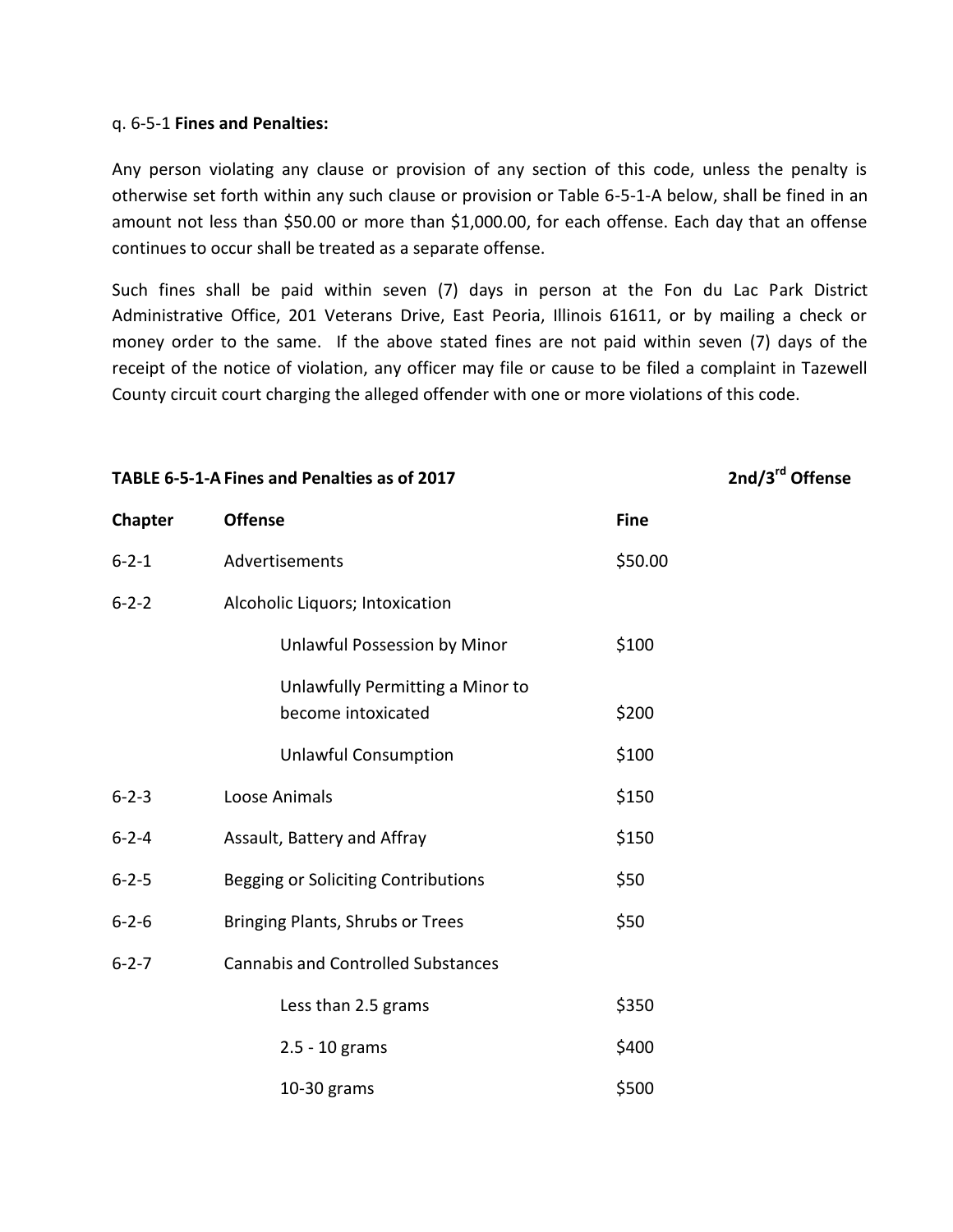## **2 nd/3rd Offense**

|                           |                                                   | <b>Fine</b> |       |
|---------------------------|---------------------------------------------------|-------------|-------|
|                           | Over 30 grams                                     | \$750       |       |
| $6 - 2 - 7$               | <b>Synthetic Alternative Drugs</b>                | \$350       | \$500 |
| $6 - 2 - 8$               | Unlawful Possession of Drug Paraphernalia         | \$350       | \$500 |
| $6 - 2 - 9$               | <b>Disorderly Conduct</b>                         | \$50        |       |
|                           | 6-2-10 Damage to Park Property                    | \$50        |       |
|                           | 6-2-11 Dumping, Polluting and Littering           | \$50        |       |
| 6-2-12 Fires              |                                                   | \$50        |       |
|                           | 6-2-13 Firearms and Explosives                    | \$50        |       |
| 6-2-14 Gambling           |                                                   | \$50        | \$200 |
|                           | 6-2-15 Unauthorized Games and Sports              | \$50        |       |
| $6 - 2 - 16$              | <b>Hindering Employees</b>                        | \$50        |       |
| 6-2-17 Indecent Conduct   |                                                   | \$50        |       |
|                           | 6-2-18 Impersonating and Office or Official       | \$200       |       |
| 6-2-19 Obstructing Travel |                                                   | \$50        |       |
|                           | 6-2-20 Protection of Birds and Animals            | \$150       | \$200 |
| 6-2-21 Public Assemblies  |                                                   | \$75        |       |
|                           | 6-2-22 Resisting, Obstructing or Interfering with |             |       |
|                           | an Officer                                        | \$50        |       |
|                           | 6-2-23 Entry into Restricted Areas of Park        | \$50        |       |
|                           | 6-2-24 Selling of Articles and Services           | \$50        |       |
|                           | 6-2-25 Skateboarding/Motorized Scooters           | \$50        |       |
|                           | 6-2-26 Sleeping in Parks between 10 pm & 6 am     | \$50        |       |
| 6-2-27 Throwing Missiles  |                                                   | \$50        |       |